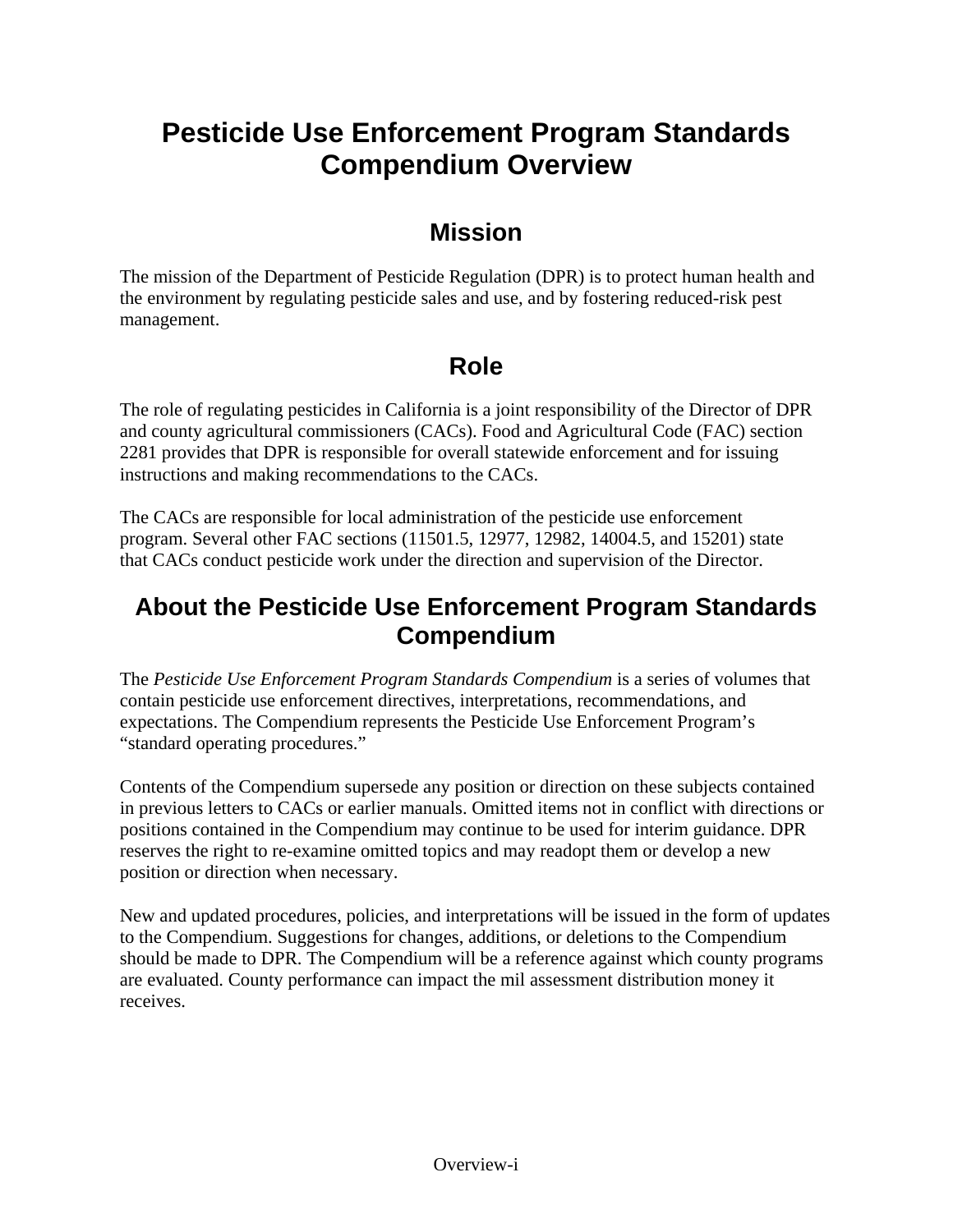## **Description of Each of the Compendium's Eight Volumes**

Please note that the procedures described in this document are intended solely for the guidance of employees of DPR and CACs. They do not constitute rulemaking by DPR. DPR and CACs may deviate from these procedures, provided the deviation does not adversely impact the effectiveness of the county pesticide enforcement program or hinder effectiveness of DPR to fulfill its responsibilities for the overall statewide enforcement program oversight.

Volume 1 – **General Administration of the Pesticide Use Enforcement Program**  General authority; Pesticide Regulatory Activities Monthly Report instructions; pesticide use reporting; memorandum of understanding information; county pest control registration; local administration of the Licensing Program with interpretations of law or regulation sections relating primarily to the need for one of the various pest control licenses; and general procedures and expectations not specifically covered in other volumes.

#### Volume 2 – **Laws and Regulations**

Current text of pesticide-related laws and regulations, including excerpts from Food and Agricultural Code (FAC) laws and Title 3, California Code of Regulations (3 CCR); Business and Professions Code provisions and Title 16 (16 CCR) regulations; Health and Safety Code sections (illness reporting, vector control, etc.); and Labor Code sections (farm labor contractors).

### Volume 3 – **Restricted Materials and Permitting**

The California Environmental Quality Act (CEQA) and the permit program's Environmental Impact Report (EIR) functional equivalency; permit issuance process and procedures; DPR "recommended" permit conditions; and permit appeals

#### Volume 4 – **Inspection Procedures**

Field procedures for pesticide use enforcement inspections and designing a neutral scheme inspection program.

### Volume 5 – **Investigation Procedures**

Guidance on planning and conducting pesticide investigations and reporting the findings; preserving evidence; chain of custody; and report writing.

### Volume 6-7 – **Enforcement Response** (under development)

Interpretations of law and regulation provisions relating to the enforcement response regulations; making decisions on violations found during an incident and what action to take; citable sections; regulatory toolbox; decision trees; statute of limitations; how to draft the Notice of Proposed Action (NOPA); conduct administrative civil penalty hearings; adopt final actions; handle appeals to the Director; and a glossary.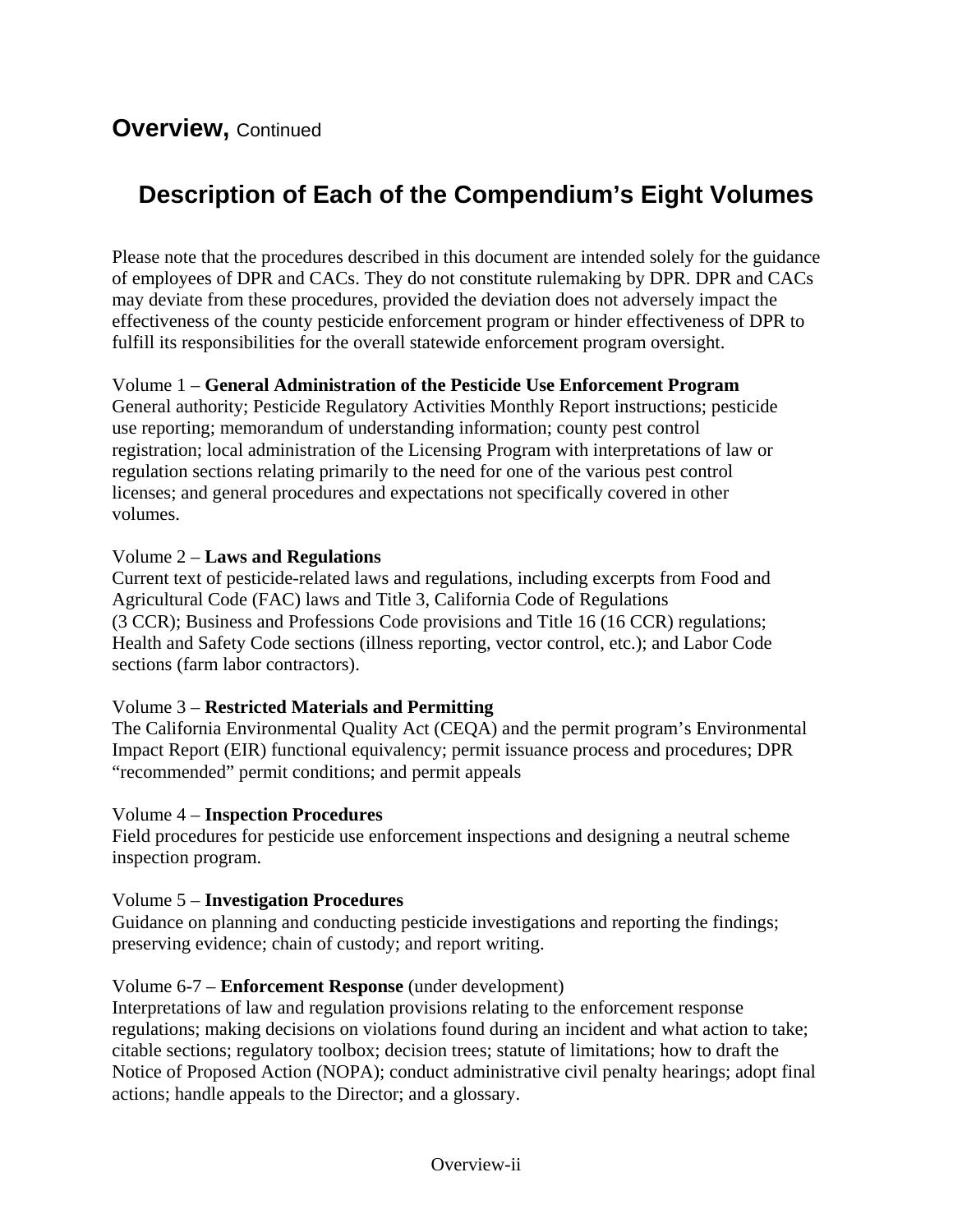### **Overview,** Continued

#### Volume 8 – **Interpreting Pesticide Laws, Regulations, and Labeling**

DPR interpretations of various sections of law and regulations; guidance on interpreting pesticide labeling, including interpretations of some general and specific labeling statements. It is cross-indexed by subject and section of the law or regulation addressed.

State of California Department of Pesticide Regulation 1001 I Street P.O. Box 4015 Sacramento, California 95812-4015

Telephone – (916) 324-4100  $FAX - (916)$  445-3907 [www.cdpr.ca.gov](http://www.cdpr.ca.gov)